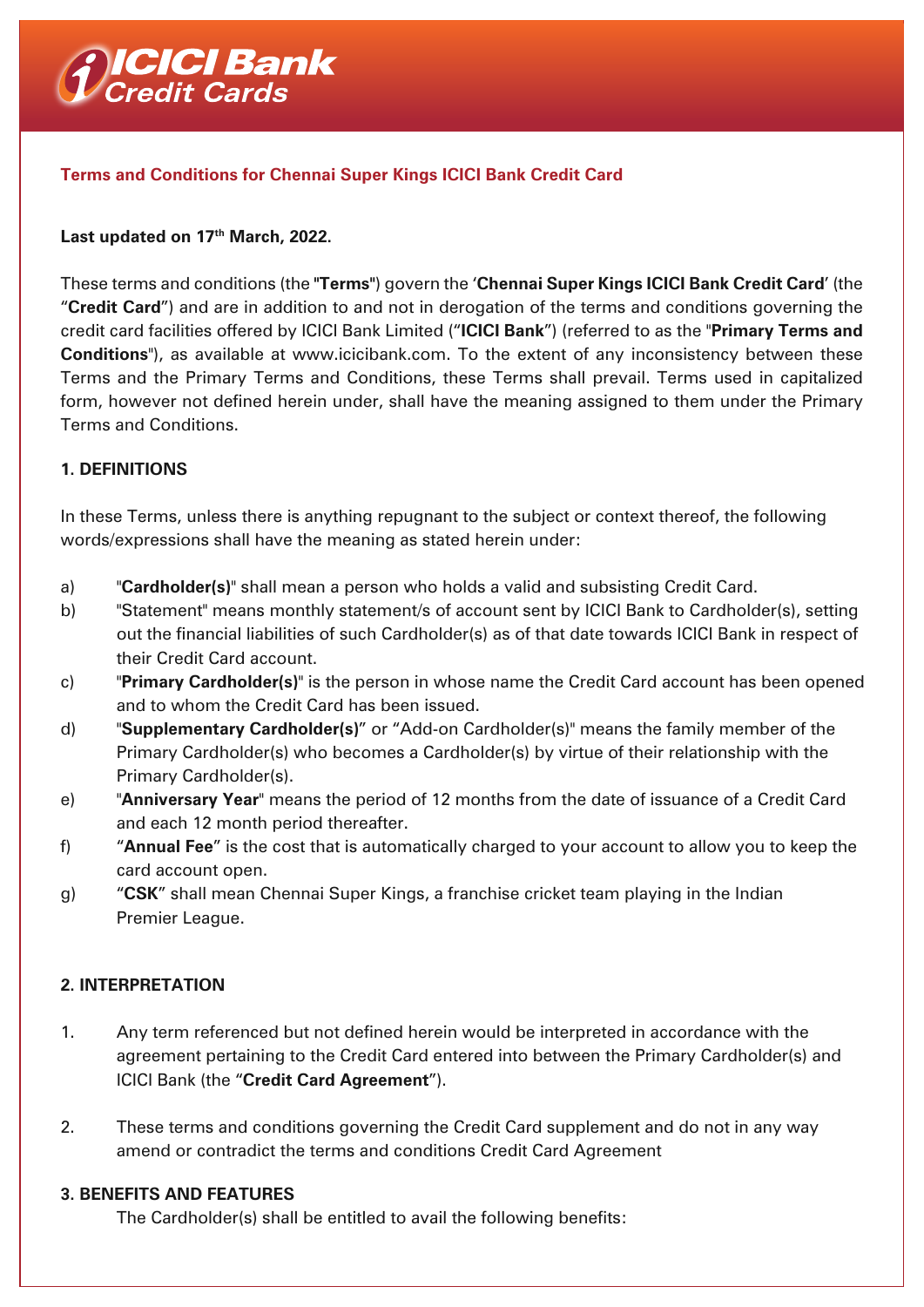## **A. Joining benefit on the Credit Card:**

- The Cardholder(s) will receive a welcome gift on payment of joining fees and carrying out at least 03 retail transactions of an amount greater than or equal to Rs. 1,000/- in the first 03 months from the setup of the Credit Card.
- Welcome gift for the Credit Card will be dispatched within 60 days from the day customer has become eligible.
- Months will be calculated as 30 calendar days each.
- Only Primary Cardholder(s) are eligible for this benefit.
- Welcome gift will be applicable only on Credit Cards that are charged a joining fee.

## **B. Annual Gift: 2000 ICICI Bank Reward Points**

- Annual gift shall be provided to the Cardholder(s) within 45 business days of fee payment.
- This is applicable on annual fee payment only.
- If the Cardholder(s) get an annual fee waiver on spending more than INR 1.50 lakhs per annum, this annual benefit shall not be applicable.

# **C. Monthly Top Spenders Offer:**

- Below transactions done on the Credit Card not be considered as valid transactions for the purpose of this offer:
	- o Cash advance including but not limited to such other transaction which may be considered as cash advance(s) to the sole discretion of ICICI Bank;
	- o Service charge or interest levied for non-payment or part payment of the amount due on the Credit Card;
	- o Late payment charges and any other fees/charges in relation to and/or connected with the Credit Card;
	- o Joining and renewal fee for the Credit Card and supplementary Credit Cards, if any;
	- o Expenditure in the form of Equated Monthly Installments (EMI) payments, Balance Transfer (BT), Personal Loan on Credit Cards (PLCC);
	- o Void transactions, tax payments, mutual fund purchase and wallet transactions; and
	- o Any transactions done for commercial or business purposes.
- Top 03 spenders each month amongst the Cardholder(s) will win signed memorabilia.
- The computation of top 03 spenders of each month shall commence from the month of April 2022 for the successful transactions made during that month using the Credit Card.
- Spends made on add-on cards will be counted towards total spends for the Primary Cardholder(s). Only the Primary Cardholder(s) will be considered for the offer.
- Month refers to calendar month.
- Gifts shall be delivered to the eligible Primary Cardholder(s) within 90 business days from the end of the month for which the Primary Cardholder(s) are top spenders.
- ICICI Bank will attempt to call on registered mobile number of the Primary Cardholder(s) for announcing to the winners and registering them.
- Delinquent Cardholder(s) shall not be eligible for this Offer.

# **D. Bonus Reward Points by ICICI Bank**

- Bonus match day points will be earned on days when Chennai Super Kings, Indian Premier League (IPL) matches are scheduled.
- Bonus match day points are defined as the reward points earned on domestic or international transactions over and above the regular reward points earned on spends.
- On the day of the match, Cardholder(s) will receive points which are same as points earned on any other day and bonus match day points will be credited to the Cardholder(s) account before the start of the next IPL.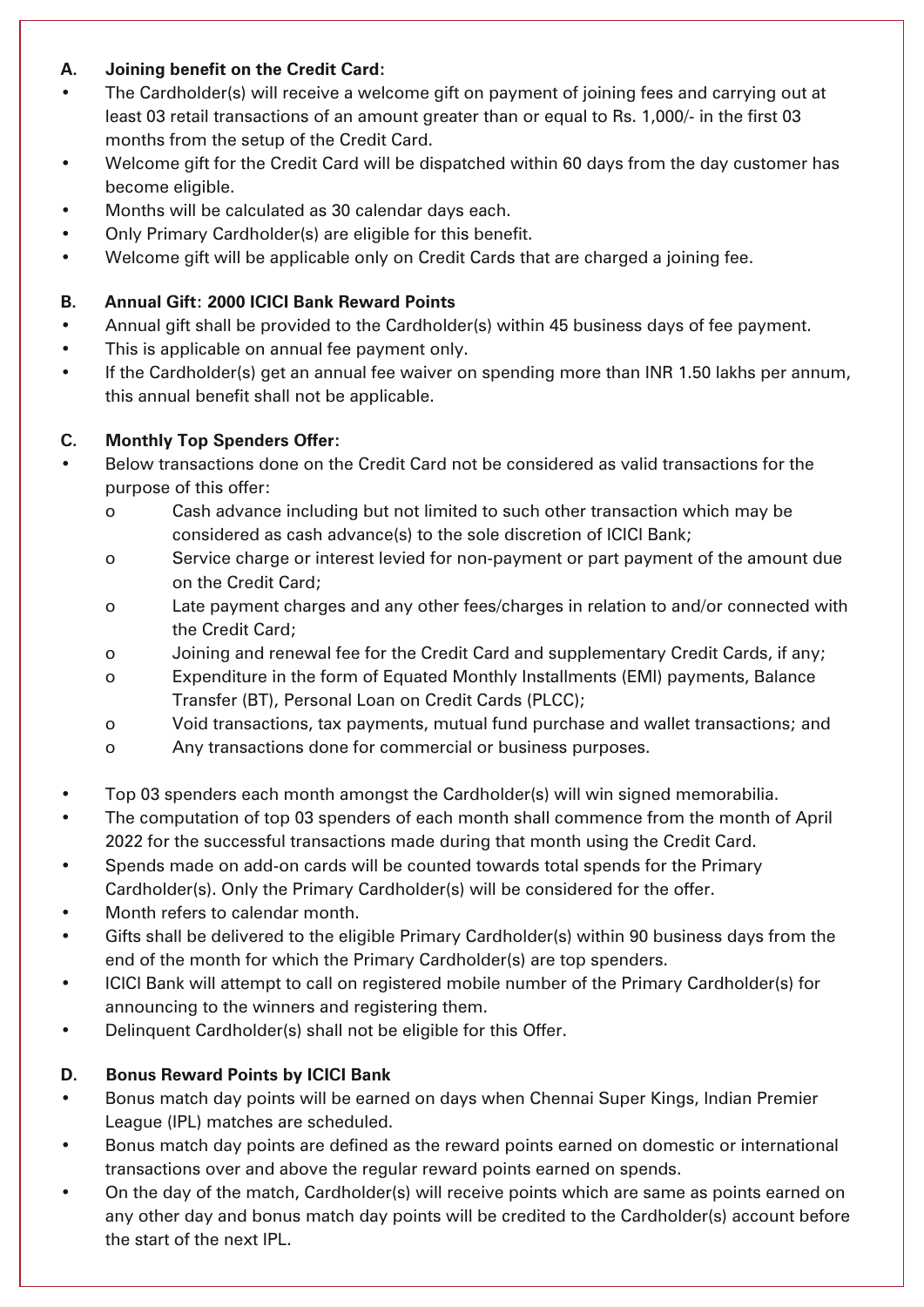- Cardholder(s) can earn up to 10 reward points on every Rs. 100 spent on retail purchases, except fuel transactions which earn 0 reward points, on their Credit Card For further details on reward points calculations, please visit: www.icicibank.com
- For any changes in match dates, ICICI Bank shall have the final authority with respect to bonus match day points awarded on match days.

## **D. Annual fee waiver**

- Cardholder(s) are eligible for an annual fee waiver year 02 onward, if the total spends on the Credit Card is equal to or more than INR 1,50,000 during an anniversary year. In such case, the annual fee applicable on the Credit Card for the subsequent year shall be reversed.
- If total spends on the Credit Card is less than INR 1,50,000 during an Anniversary Year, the annual fee applicable on the Credit Card for the subsequent year shall not get reversed.
- Spends through EMI transactions on the Credit Card shall not be included in total spends calculation.

## **E. Reward points**

• 2 Reward points shall accrue on every INR 100 spent on non-fuel, utility and departmental Store purchases.

| Category                   | Earn rate per INR 100 |
|----------------------------|-----------------------|
| Domestic transactions      | 2 Reward Points       |
| International transactions | 2 Reward Points       |

- Cardholder(s) shall qualify to earn reward points upon fulfilling the qualifying retail spends transactions criteria, prescribed by ICICI Bank from time to time.
- Reward points earned for every qualifying retail spend transaction shall be rounded off to the nearest integer at the time of posting.
- Cardholder(s) shall however not be entitled to earn Reward points on retail transactions that have been subsequently reversed.
- The following spends shall not be considered as qualifying spends for the purpose of earning reward points:
	- o Cash advance including but not limited to such other transactions which may be con sidered as cash advance(s) to the sole discretion of ICICI Bank.
	- o Fuel transactions done using the Credit Card.
	- o Service charge or interest levied for non-payment or part payment of the amount due on the Credit Card.
	- o Late payment charges and any other fees/charges in relation to and/or connected with the Credit Card.
	- o Joining fee and the renewal fee for the primary/add-on Credit Cards, if any.
	- o Expenditure in the form of EMI, BT or PLCC transactions.
- Reward points earned on the Credit Card shall be added to the Primary Cardholder(s)' reward account within 45 business days of Statement generation, as per the existing cycle, provided that the Cardholder(s) account is not delinquent or cancelled at the time of such credit.
- Qualifying retail spends transactions undertaken by the Supplementary Cardholder(s) shall also be credited in the Primary Cardholder(s) reward account as per the method followed for the Primary Cardholder(s) (reward points earned against qualifying spends transactions).

### **F. Exclusive Chennai Super Kings Experience Benefits**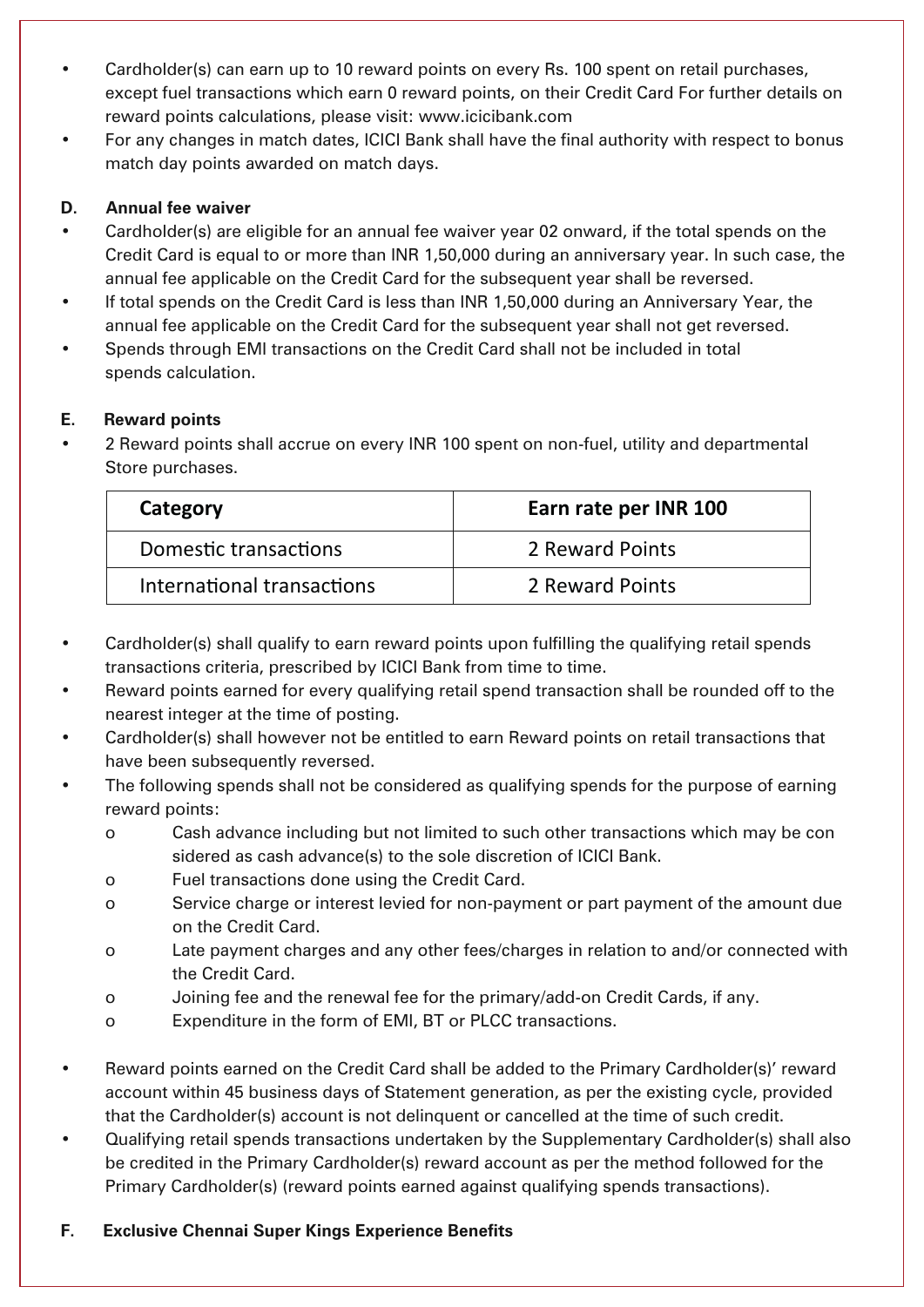- Terms and conditions pertaining to IPL campaign rewards will be shared with the campaign announcements.
- The "Meet and Greet" session shall be conducted from 2023 onwards.
- Notwithstanding anything contained herein or any other document, neither CSK nor ICICI Bank shall be held liable for the cancellation of any event or the ticket(s) or any reservations made in respect of the same or default or delay in performance of any of their obligations, on account of any reason beyond their reasonable control, including but not limited to fire, flood, casualty, epidemic or outbreak of any disease/pandemic, lockout, strike, labour disputes, industrial action of any kind, unavoidable accident, national calamity, riot, Act of God, any enactment by a law-making authority or the act of any other legally constituted authority, changes in the applicable law, or default of third party or any cause or event arising out of or attributable to war, other than shortage or lack of money.

## **4. NOTIFICATION OF CHANGES**

- i. ICICI Bank shall have the absolute discretion to amend or supplement the Terms, the features and benefits offered on the Credit Card including, without limitation, changes which affect interest rates or methods of calculation, at any time.
- ii. ICICI Bank shall notify / communicate the amended Terms by hosting the same on ICICI Bank's website or in any other manner as decided by ICICI Bank. The Cardholder(s) shall be responsible for regularly viewing these Terms, including amendments thereto as may be posted on ICICI Bank's website and shall be deemed to have accepted the amended Terms by continuing to use the Credit Card.
- iii. ICICI Bank reserves the right to cancel, suspend, change or substitute the benefits, offers or eligibility parameters for such benefits or offers, computation methods for calculating the bene fits or the terms and conditions applicable thereto at any time, with notice to the Cardholder(s), without assigning any reason(s) to the Cardholder(s).

# **5. TERMS AND CONDITIONS GOVERNING THE CREDIT CARDS**

- i. Terms and Conditions of ICICI Bank and third parties apply. ICICI Bank makes no representation about the quality, delivery, usefulness or otherwise of the goods/services offered by the third party. Nothing contained herein shall constitute or be deemed to constitute an advice, invitation or solicitation to purchase any products/ services of ICICI Bank / third party.
- ii. The Credit Card and the Cardholder(s)' obligations under these Terms shall not be assigned. ICICI Bank may transfer its rights under these Terms.
- iii. Use of the Credit Card is subject to all applicable rules and customs of any clearing house or other association involved in transactions.
- iv. ICICI Bank does not waive its rights by delaying or failing to exercise them at any time.
- v. If any provision of the Terms is determined to be invalid or unenforceable under any rule, law or regulation of any governmental agency, local, state or federal, the validity or enforceability of the other provisions of the Terms shall not be affected.
- vi. Images used in all the communications pertaining to the offers/benefits/promotions are for representation purpose only.
- vii. If the Cardholder(s) ceases to be Cardholder(s) at any time during the subsistence of the offers/benefits, all the benefits under the Offer shall lapse and shall not be available to the Card holder(s).
- viii. All disputes are subject to the exclusive jurisdiction of the competent courts/tribunals of Mumbai.
- ix. All communication / notices with regard to the offers/benefits should be addressed to "ICICI Bank Ltd., ICICI Bank Phone Banking Group, P. O. Box No. 20, Banjara Hills, P. O. Hyderabad - 500034".